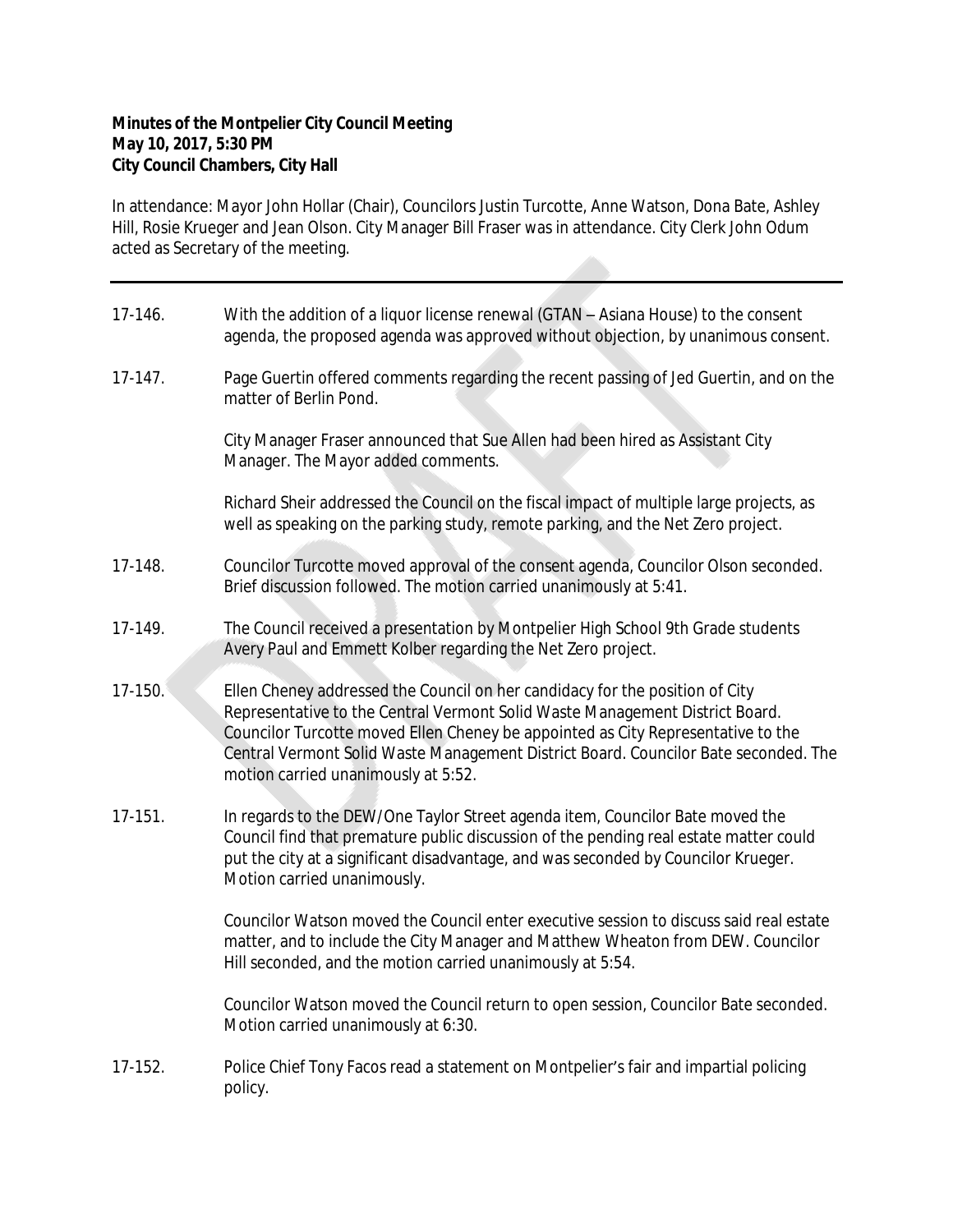- 17-159. The Council discussed the awarding of the contract for the Northfield Street Utilities Project. Discussion was held with Tom McArdle, Zach Blodgett and Kurt Motyka of the Public Works Department. Councilor Bate moved the Council award the contract for the Northfield Street Utilities Project to Dubois Construction as recommended by the Director of Public Works and designation of the City Manager as the duly authorized agent to execute the contract documents and any contract change orders that may be required. Councilor Hill seconded, and the motion carried unanimously at 6:52.
- 17-153. Planning Director Mike Miller opened a discussion of sections 1 and 2 of the proposed zoning ordinance. John Adams and Barbara Conrey from the Planning Commission offered comments.

Comments recommending changes to the proposal were offered by Leigh Seddon and Alan Goldman. No formal action taken.

The Chair called a recess at 8:35. The meeting was reconvened at 8:43.

17-152. The Mayor opened the proposed Public Nuisance Ordinance 2nd Reading/public hearing at 8:44. Mike Miller and Fire Chief Bob Gowans came up front to participate in the discussion. Comments were offered by Kelly Weston, Dan Jones and Vicki Lane.

> Councilor Turcotte moved approval of the ordinance as presented. Councilor Watson seconded. After brief discussion, the Chair – without objection and with unanimous consent – declared the motion withdrawn. At 9:14, the public hearing was declared in recess by the Chair until the next council meeting.

- 17-154. The Council received a Net Zero/Team Bridges presentation from Jay Ancel and Vincent Appel. No formal action taken at this time.
- 17-156 There was a brief discussion regarding the possible appointment of a City Councilor as representative to the City's Investment Committee. No formal action taken.
- 17-157. Councilor Watson moved the Council set the Date, Time and Place for a Special City Meeting as June 20, 7AM-7PM at City Hall. Councilor Hill seconded, and the motion carried unanimously at 9:40.
- 17-158. There was discussion of the tax stabilization item (Article 3) on the proposed special city meeting warning.

Councilor Bate moved the Council add an Article 4 "Should dogs be required to be leashed in Hubbard Park (non-binding)" to the proposed warning. Councilor Olson seconded. Discussion followed. The motion carried unanimously.

Councilor Watson moved the Council approve the warning as amended. Councilor Bate seconded. The motion carried unanimously.

17-161. Councilor Krueger asked that the 5:30 Council meetings be started at 6:00 instead. Brief discussion followed. Councilor Hill echoed the sentiment.